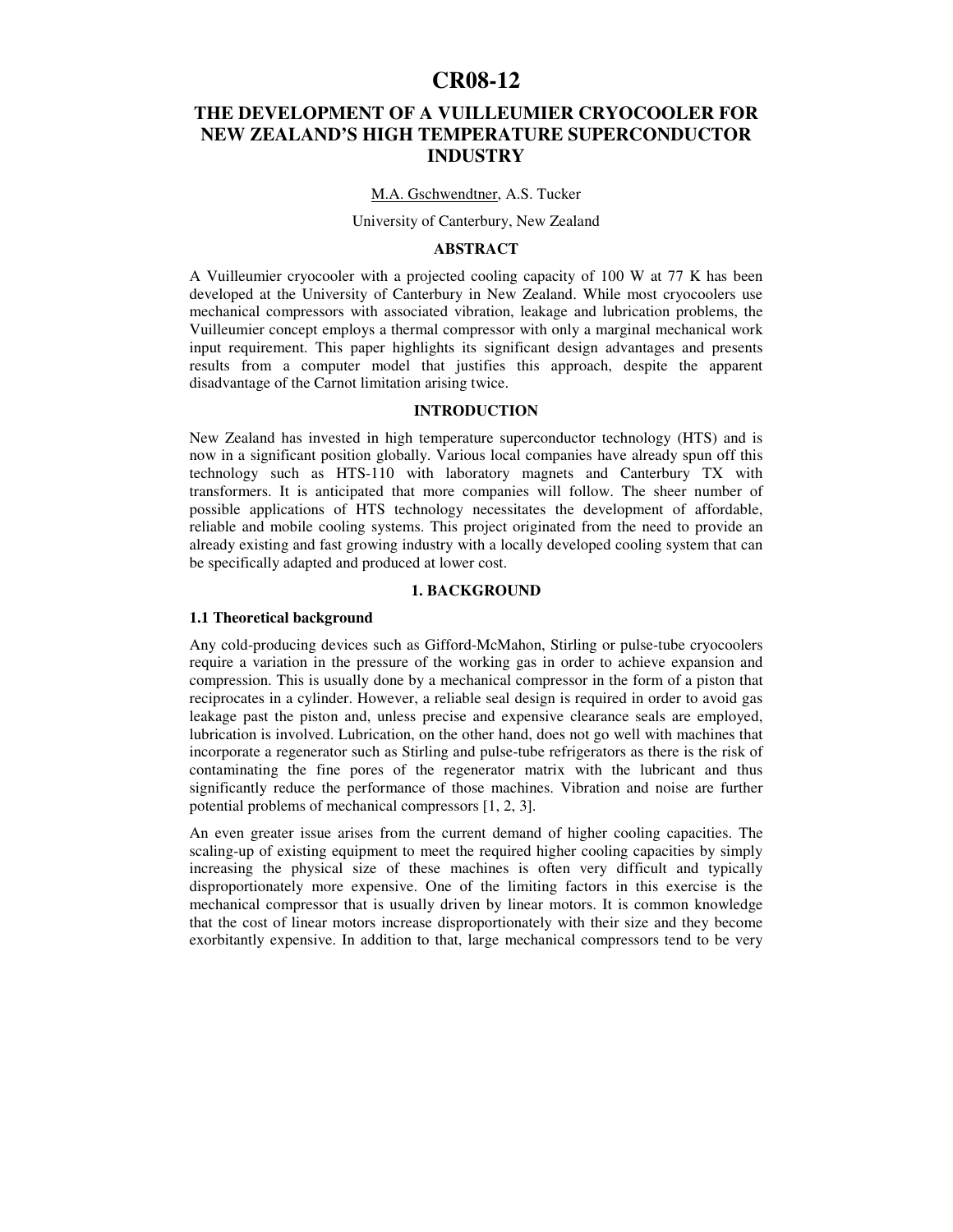noisy and heavy – quite often a decisive criterion in some cryocooler applications. A higher moving mass of a larger mechanical compressor also leads to more severe balancing issues.

A promising alternative is to use a thermal compressor that creates a pressure variation by a change in the temperature of the working gas instead of a change in volume as in a reciprocating piston machine. This principle is based on Rudolph Vuilleumier's invention from 1917 [4] and basically consists of a Stirling heat engine that is coupled to a Stirling refrigerator while sharing the same working gas. While it can be argued that a considerable disadvantage of using a heat engine as a compressor lies in the fact that the Carnot penalty has to be paid twice, significant design advantages may still justify the implementation of the Vuilleumier concept. This is the case even more so if a design is chosen that promises to be as nearly as efficient as a mechanically driven as will be shown below.

## **1.2 Working principle**

A Vuilleumier refrigerator operates between three temperature levels – hot, ambient and cold. Its working principle can be best understood by first looking at how a mechanical compressor-type Stirling refrigerator works. Figure 1 shows a gamma-type Stirling configuration.



**Figure 1:** *Gamma-type Stirling refrigerator.*

A power piston reciprocates in a cylinder and creates a variation in pressure by changing the volume of the working gas. Separate, but connected to the compression and expansion cylinder by a port, is the refrigerator part. Here a displacer shifts the gas back and forth between two heat exchangers – a heat rejector at ambient temperature and the absorber at the cold end temperature. The motion of the displacer is out of phase by 90° with the power piston, such that the gas in the refrigerator is exposed to the cold end during the expansion phase and is exposed to the heat rejector during the compression phase. In between the two heat exchangers the regenerator is located, serving two main purposes: Firstly, it acts as a thermal barrier between the two temperature levels in order to avoid short-circuiting of thermal energy. Secondly, due to the porous structure of its matrix through which the working gas oscillates, the regenerator acts as a temporary heat store for the gas which picks up heat when moving away from the cold end and rejecting heat when moving away from the heat rejector heat exchanger. A Vuilleumier refrigerator has a similar working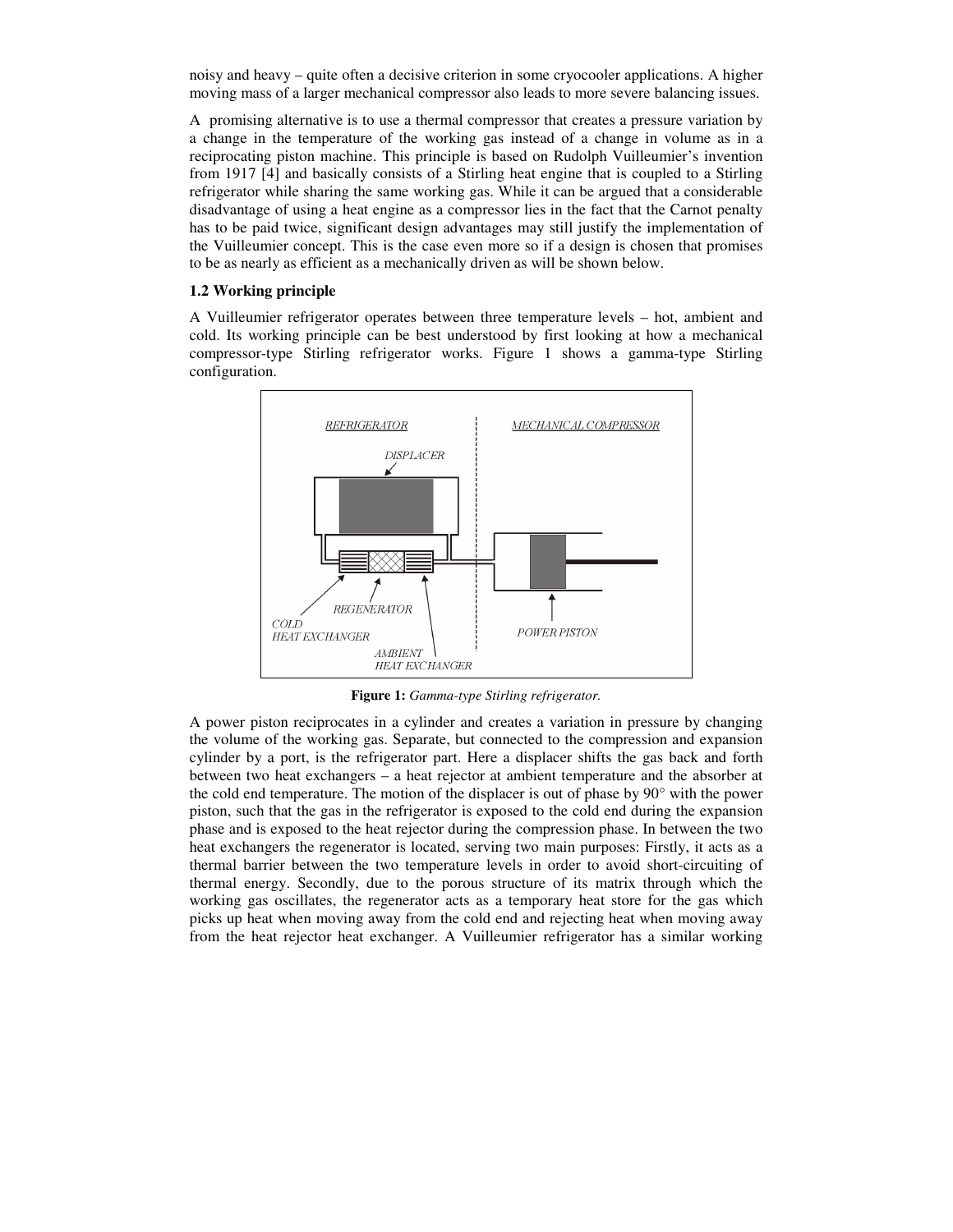

principle; however, the mechanical compressor on the right hand side is replaced by a heat engine while the remaining components in the refrigerator are identical (Figure 2).

**Figure 2:** *Vuilleumier refrigerator.*

Here, the pressure variations are created by a change in temperature of the working gas. An additional displacer moves the gas between two heat exchangers and alternately exposes most of the gas to a hot temperature and to a cold temperature. Since the overall volume of the system remains constant at all times the gas pressure varies with the temperature according to the Equation of State. Again, compressor and refrigerator parts are connected via a port. Figure 3 shows a comparison between the Carnot Coefficients of Performance (COP) for a Vuilleumier machine and a Stirling refrigerator at given cold end temperatures. Ambient temperature is assumed to be 300 K whereas the hot temperature of the heat engine in the Vuilleumier configuration is 1000 K.



**Figure 3:** *Comparison of the Carnot-Coefficient of Performance (COP) for a Vuilleumier and a Stirling refrigerator with three different mechanical efficiencies.*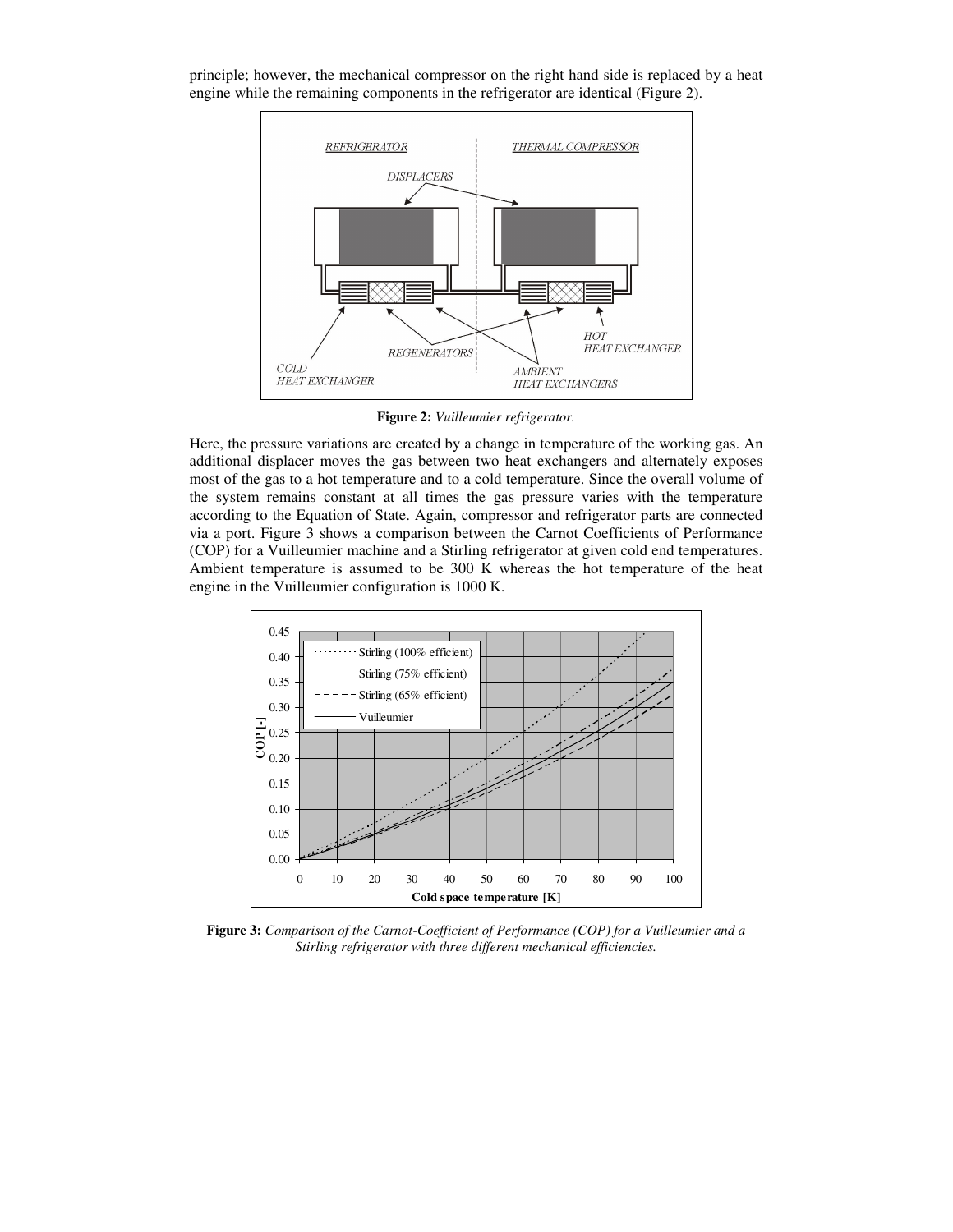The diagram illustrates two things: the Carnot-COP of a Stirling is superior to a Vuilleumier where the Carnot efficiency of the thermal compressor has to be included as well, but the situation looks different if the efficiency of the Stirling's mechanical compressor is also taken into account. The diagram shows two efficiencies (75% and 65%) that straddle the COP-curve of the Vuilleumier and the assumed temperatures. The point to note is that mechanical compressors also have a limited efficiency and, as long as reasonably high temperatures are realised in the thermal compressor of a Vuilleumier machine, the COPs of both configurations are in the same range. However, there are significant design advantages for the Vuilleumier configuration as will be shown below.

#### **2. DESIGN CONSIDERATIONS**

The fact that the overall volume of the working gas remains constant in a Vuilleumier machine means that sliding seals which have to maintain a large pressure differential between the inside and the outside of the system can be abandoned. Instead, the gas envelope can be hermetically sealed by either static seals or, if practical, even be a fully welded enclosure.

A further advantage is the fact that no pistons are required to operate between a large pressure difference (and small *T*). Instead it is possible to use displacers which do not have to compress the gas, rather, move it from one side to the other, only having to overcome gas friction (small  $\Delta p$ , large  $\Delta T$ ). This comparatively small work requirement means that smaller and cheaper linear motors are sufficient to drive the displacers. Since displacers have only a small pressure difference across them, seal problems are much less severe and the manufacturing tolerances are less tight which reduces the cost to a great extent.

The absence of problematic sliding seals and the ease with which the whole system can be sealed results in another advantage for thermal compressors: the average pressure of the working gas can be increased without the requirement for stronger mechanical compressors. Since the cooling performance is an almost linear function of the average system pressure, the machines can either be built smaller or, alternatively, the cycle frequency can be reduced. This last possibility is beneficial for the efficiency of the cycle as more time is available for heat transfer processes and fluid friction losses can be reduced.

Lubrication with all its associated issues can be avoided by the use of flexure bearings which are common practice in today's cryocooler technology. Flexure bearings are circular discs made of steel with slots in the form of a spiral. This allows the discs to flex normal to their faces while, at the same time, providing a high stiffness radially. A shaft that is supported by stacks of these discs is more or less centrally located and constrained, but is able to reciprocate along its axis. If the flexure bearings are designed such that occurring stresses remain well below the fatigue limit these components are not only maintenancefree but also exhibit a long lifetime.

Furthermore, the choice of flexure bearings and the need for displacers only instead of pistons facilitates the use of clearance seals. These are basically tight-fit displacers in cylinder liners that provide a gas seal through a very small clearance. Since displacers have to seal against a relatively small pressure difference across them, the machining tolerances are not as tight as in the case of pistons operating between a large pressure difference. This way of sealing makes redundant the use of sliding seals that are prone to wear and also eliminates the risk of seal material debris floating around in the gas cycle. Again, this contact-free gas seal in conjunction with lubricant-free flexure bearings are a very good match that promises reliability and longevity.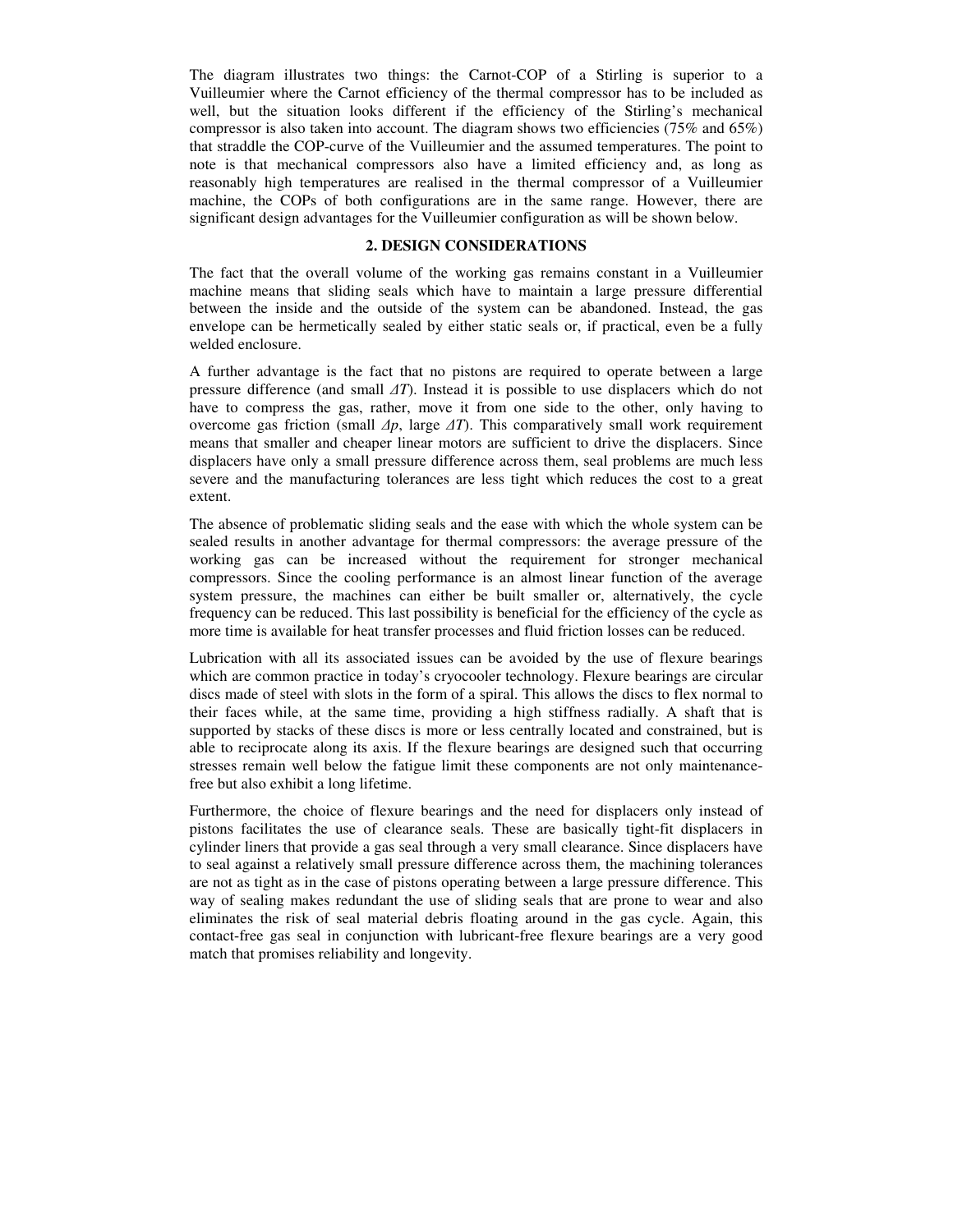Using heat as the main energy input allows a high energy transfer rate per unit volume and per unit mass which is of particular importance for the demand of higher cooling capacities. Heat can be applied to the system without any noise or vibrations and the fact that different heat sources can be used depending on the requirements or the environment of the application may be an additional significant benefit. While, at first sight, it may seem irresponsible from a thermodynamic viewpoint to use electric heating, the situation looks different if the efficiency of mechanical compressors is taken into account (see diagram in Figure 3). Electric heating is very convenient and readily available and, after all, mechanical compressors also use electricity.

Thanks to recent design developments such as flexure bearings and linear motors, the Vuilleumier concept is now more attractive than it may have been several years ago. Also, advances in materials have pushed the boundaries in the use of light-weight components and high temperature insulation materials. Finally, and not least, a new territory has been opened up by digital electronic controls of linear motors. Instead of being constrained by a kinematic drive system, the position-versus-time relationships for the displacers can now be accommodated such that their motion follows more naturally the gas cycle in Stirling machines.

#### **3. MODELLING**

## **3.1 Background**

For modelling of the gas cycle in a Vuilleumier cryocooler it is not necessary to represent the above mentioned design aspects in great detail. For the analysis and optimisation David Gedeon's Stirling simulation software package SAGE was used [5]. This allows the user to plug various modules together and connect them through relevant variables. For instance, the face of a piston is connected to the adjacent gas space through a volume variable. Or, a heat exchanger is linked to a connecting tube with a mass flow variable, whereas the heat exchanger wall is in thermal contact with a heat sink or source through a heat flow variable. All fundamental equations are solved for each module separately until the program converges to a final solution. SAGE has a mapping function which allows the specification of various parameters that are to be varied in given increments, as well as an optimisation function. All modules/components in SAGE may have two or more sub-levels where further input variables can be specified. For example, one sub-level of a heat exchanger could be the geometry of internal fins. Depending on how detailed the user wishes to model a system, SAGE takes heat conduction paths along solid and gaseous components into account, calculates fluid friction and pressure drops, and even shuttle and seal losses in piston/cylinder arrangements can be modelled.

Figure 4 shows how above mentioned Vuilleumier cryocooler configuration was modelled in SAGE. Both the refrigerator part in the lower half and the thermal compressor in the top half comprise the same components. Both double-acting displacers are neighboured by their adjacent gas spaces to the left and the right in the diagram, followed by connecting ports to the respective heat exchangers (upwards in the diagram). Both the refrigerator regenerator and the heat engine regenerator are sandwiched by the adjacent heat exchangers. The 'connecting duct' module at the far left at the bottom of the diagram connects the gas spaces of the refrigerator and the thermal compressor. Finally, the three temperature symbols at the bottom of the diagram represent the three temperature levels to which a number of heat flow variables are connected to.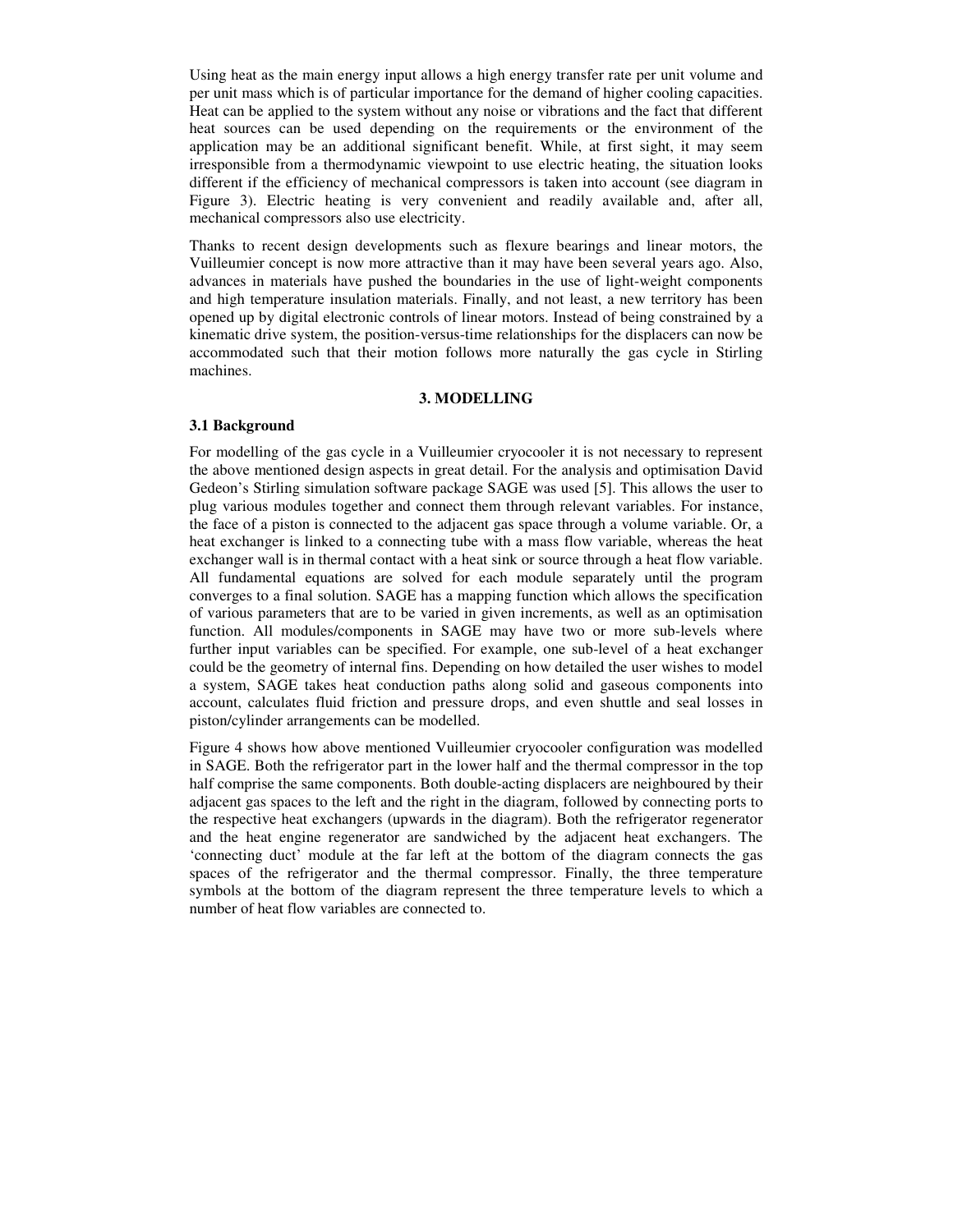

**Figure 4:** *SAGE-model of a Vuilleumier cryocooler configuration.*

## **3.2 Procedure of analysis**

From the approximately 150 input variables 25 could be indentified as most critical. In order to find an optimum configuration, however, if one assumed a variation of each variable in three increments and a computing time of 10 seconds for each solution, it would take some 250,000 years to test all combinations. The dreaded search for the elusive needle in the haystack turned out to be relatively simple, though. It was found that if each component was optimised separately , one at a time, then repeated after all components had undergone this process, the optimum performance of the system had almost converged after one loop only.

The optimisation of each component was achieved through mapping by which typically three, four or five critical parameters were varied in up to ten increments each. SAGE records the user-specified output values for each combination which can then be displayed graphically in a spreadsheet. The optimum combination is easily found by sight, although a compromise between efficiency (COP) and cooling capacity had to be sought almost all the time.

Figure 5 shows a typical result of a mapping process for the regenerator. The achieved cooling capacity of the Vuilleumier cryocooler and its percentage of Carnot efficiency are plotted over the length of the regenerator for various outer housing diameters. For design constraints the inner diameter of the concentric tubular shape of the regenerator housing was held constant. Also the wire diameter and the porosity of the regenerator matrix were fixed after a material had been chosen. The arrows indicate the increase of the regenerator's outer diameter for both the cooling capacity plots and the Carnot-efficiency plots. Here it was relatively straight-forward to pick the smallest possible outside diameter of the regenerator since an increase in diameter had a detrimental effect on both the cooling capacity and the Carnot efficiency. The choice of the regenerator's length, however, was less clear as an increased length resulted in an ambiguous performance. A compromise had to be found where the Carnot efficiency was reasonably high at a still-acceptable cooling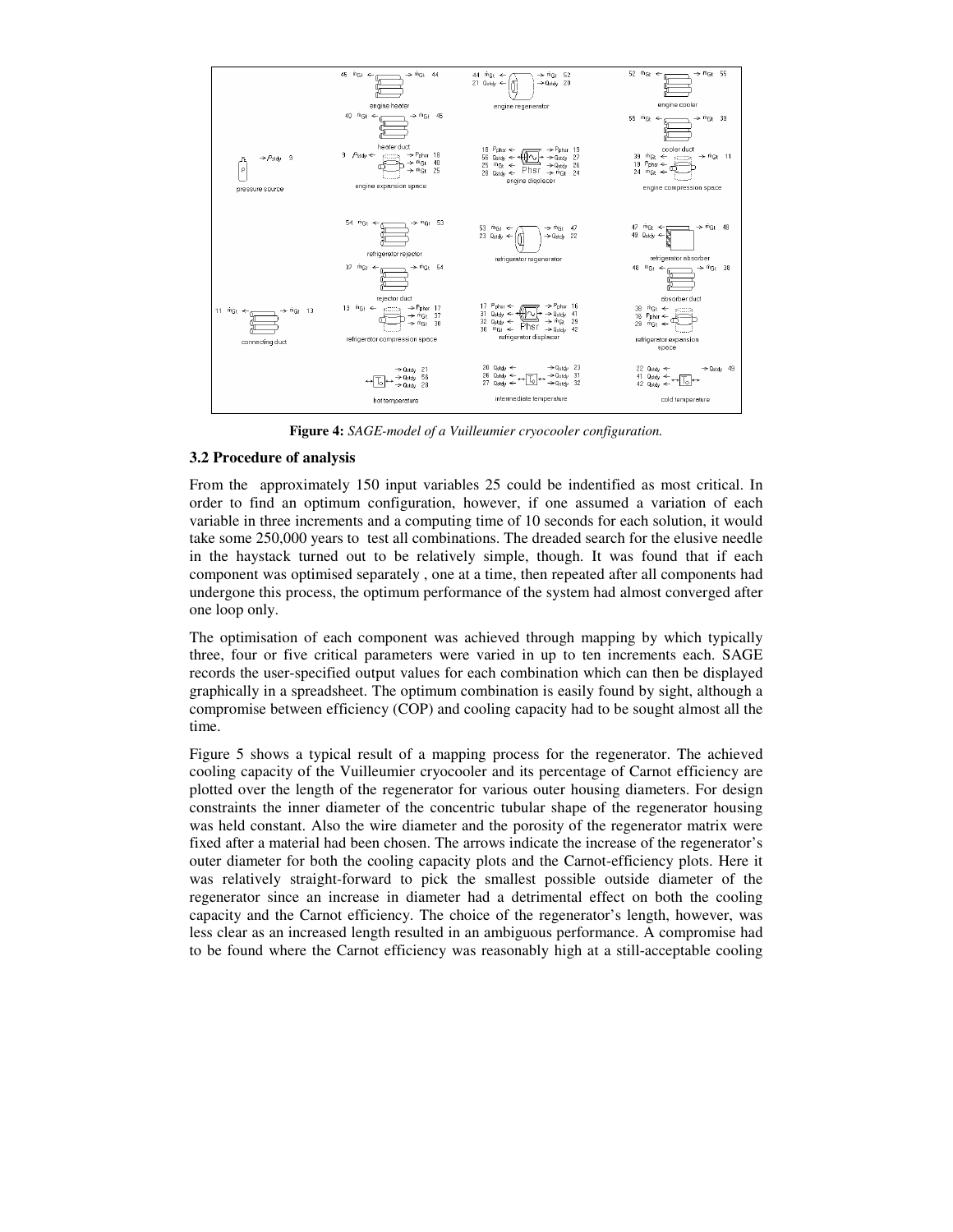

performance. Quite often the selection process was influenced by design considerations and/or constraints.

**Figure 5:** *Mapping result of regenerator analysis.*

## **4. ANALYTICAL RESULTS**

Once all components were optimised and the performance of the chosen configuration could not be increased further, a performance chart could be plotted (Figure 6). This was obtained in varying the cold space temperature in the SAGE model and calculating the respective cooling capacity and Carnot efficiency. It can be seen that the cooling capacity is an almost linear function of the cold space temperature, with a value of somewhat more than 100 W at the design point of 77 K, reaching down to around 30 K with almost zero cooling capacity.



**Figure 6:** *Predicted performance chart of a Vuilleumier cryocooler configuration by SAGE.*